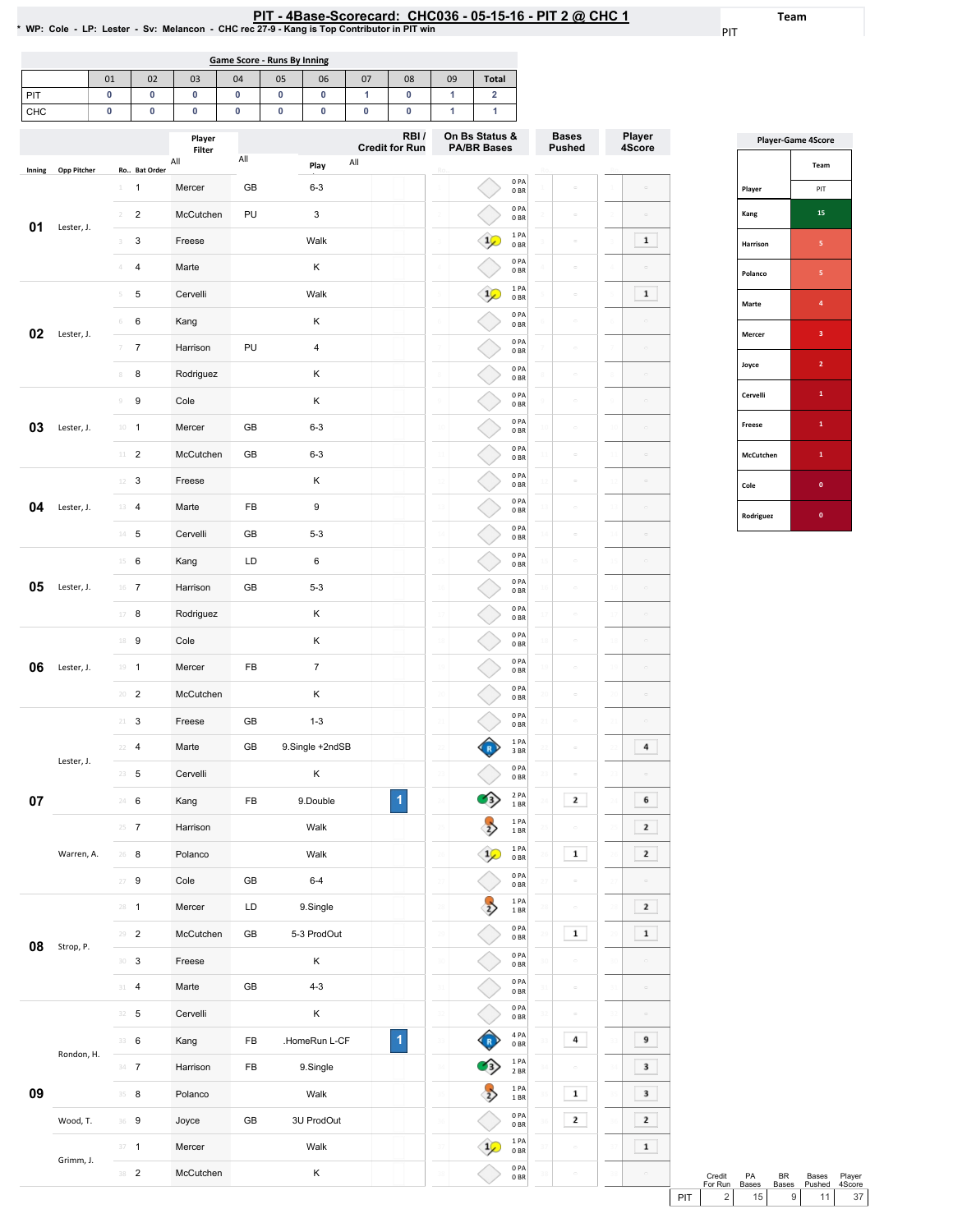# EHC - 4Base-Scorecard: CHC036 - 05-15-16 - PIT 2 @ CHC 1 لا WP: Cole - LP: Lester - Sv: Melancon - CHC rec 27-9 - Kang is Top Contributor in PIT win

| PIT    | $\pmb{0}$ | $\pmb{0}$                 | $\pmb{0}$ | $\pmb{0}$  | $\pmb{0}$ | 0                         | $\mathbf{1}$ | 0                        | $\mathbf{1}$ | $\overline{\mathbf{2}}$        |              |        |
|--------|-----------|---------------------------|-----------|------------|-----------|---------------------------|--------------|--------------------------|--------------|--------------------------------|--------------|--------|
| CHC    | $\pmb{0}$ | $\pmb{0}$                 | $\pmb{0}$ | $\pmb{0}$  | $\pmb{0}$ | $\pmb{0}$                 | 0            | 0<br>RBI/                | $\mathbf{1}$ | $\mathbf{1}$<br>On Bs Status & | <b>Bases</b> | Player |
|        |           |                           |           |            |           |                           |              | <b>Credit for Run</b>    |              | <b>PA/BR Bases</b>             | Pushed       | 4Score |
|        |           | $\mathbf{1}$              | Fowler    | PU         |           | 4.Double                  |              | $\overline{\phantom{a}}$ |              | o                              | ×,           |        |
|        |           | $\overline{2}$            | Heyward   |            |           | Κ                         |              | $\overline{\mathbf{0}}$  |              |                                |              |        |
| 01     |           | $\mathsf 3$               | Bryant    | PU         |           | $\mathbf{3}$              |              | 0                        |              | ◆                              |              |        |
|        |           | $\overline{4}$            | Rizzo     | FB         |           | 8                         |              | $\vert$ 0                |              |                                | ٠            |        |
|        |           | $\,$ 5 $\,$               | Zobrist   |            |           | $\sf K$                   |              | 0                        |              | ●                              |              |        |
|        |           | 6                         | Russell   | GB         |           | 6.Single +FO'd-5-4        |              |                          |              |                                |              |        |
| 02     |           | $\overline{7}$            | Baez      | GB         |           | $5-4-FO$                  |              |                          |              | $1\sqrt{ }$                    | $\cdot$ 1    |        |
|        |           | $\bf 8$                   | Ross      | FB         |           | 8                         |              |                          |              |                                | ٠            |        |
|        |           | $\boldsymbol{9}$          | Lester    | GB         |           | $3 - 1$                   |              |                          |              |                                | ٠            |        |
| 03     |           | $\mathbf{1}$              | Fowler    | GB         |           | $3 - 1$                   |              |                          |              | ◆                              |              |        |
|        |           | $\overline{2}$            | Heyward   |            |           | Κ                         |              |                          |              |                                |              |        |
|        |           | $\ensuremath{\mathsf{3}}$ | Bryant    | GB         |           | $5 - 3$                   |              |                          |              |                                |              |        |
|        |           | $\overline{\mathbf{4}}$   | Rizzo     | FB         |           | $\overline{7}$            |              |                          |              | ◆                              |              |        |
| 04     | 5         | Zobrist                   | FB        |            | 9.Double  |                           |              |                          | ê            |                                |              |        |
|        |           | $\,6\,$                   | Russell   |            |           | Κ                         |              |                          |              |                                |              |        |
|        |           | $\overline{7}$            | Baez      | FB         |           | 8                         |              |                          |              |                                | ٠            |        |
| 05     |           | $\bf 8$                   | Ross      |            |           | $\sf K$                   |              |                          |              |                                |              |        |
|        |           | $\boldsymbol{9}$          | Lester    | GB         |           | $5 - 3$                   |              |                          |              |                                |              |        |
|        |           | $\mathbf{1}$              | Fowler    |            |           | Κ                         |              |                          |              | ♥                              |              |        |
| 06     |           | $\overline{2}$            | Heyward   | PU         |           | $\ensuremath{\mathsf{3}}$ |              |                          |              | ◆                              |              |        |
|        |           | $\mathsf 3$               | Bryant    | GB         |           | $6 - 3$                   |              |                          |              | ♦                              |              |        |
|        |           | $\overline{4}$            | Rizzo     | ${\sf FB}$ |           | 8                         |              |                          |              | ♦                              |              |        |
| $07\,$ |           | $\overline{5}$            | Zobrist   | FB         |           | 9                         |              | $\overline{\phantom{a}}$ |              | ♦                              |              |        |
|        |           | $\,6\,$                   | Russell   | LD         |           | 6                         |              | $\overline{\phantom{a}}$ |              | ♦                              |              |        |
|        |           | $\overline{7}$            | Baez      | ${\sf GB}$ |           | $2 - 3$                   |              | $\overline{\mathbf{0}}$  |              | ♦                              |              |        |
| 08     |           | $\bf 8$                   | La Stella | ${\sf FB}$ |           | 8                         |              | $\overline{\mathbf{0}}$  |              | ♦                              |              |        |
|        |           | $\boldsymbol{9}$          | Montero   |            |           | Κ                         |              | 0                        |              | ♦                              |              |        |
|        |           | $\mathbf{1}$              | Fowler    |            |           | Walk                      |              | $\overline{\phantom{a}}$ |              | $\bigodot$                     |              |        |
|        |           | $\overline{2}$            | Heyward   | LD         |           | 9.Single +2ndSB           |              | $\vert$ 0                |              | ÷                              |              |        |
| 09     |           | $\mathsf 3$               | Bryant    | FB         |           | 8                         |              | $\overline{\mathbf{0}}$  |              |                                |              |        |
|        |           | $\overline{\mathbf{4}}$   | Rizzo     | FB         |           | 9-SacFly ProdOut          |              | $\overline{1}$           |              | ♦                              |              |        |
|        |           | $\,$ 5 $\,$               | Zobrist   | GB         |           | $4 - 3$                   |              | $\overline{\phantom{a}}$ |              | ♦                              |              |        |
|        |           |                           |           |            |           |                           |              |                          |              |                                |              |        |



Credit PA BR Bases Player<br>
For Run Bases Bases Pushed 4Score<br>
CHC 1 8 4 2 15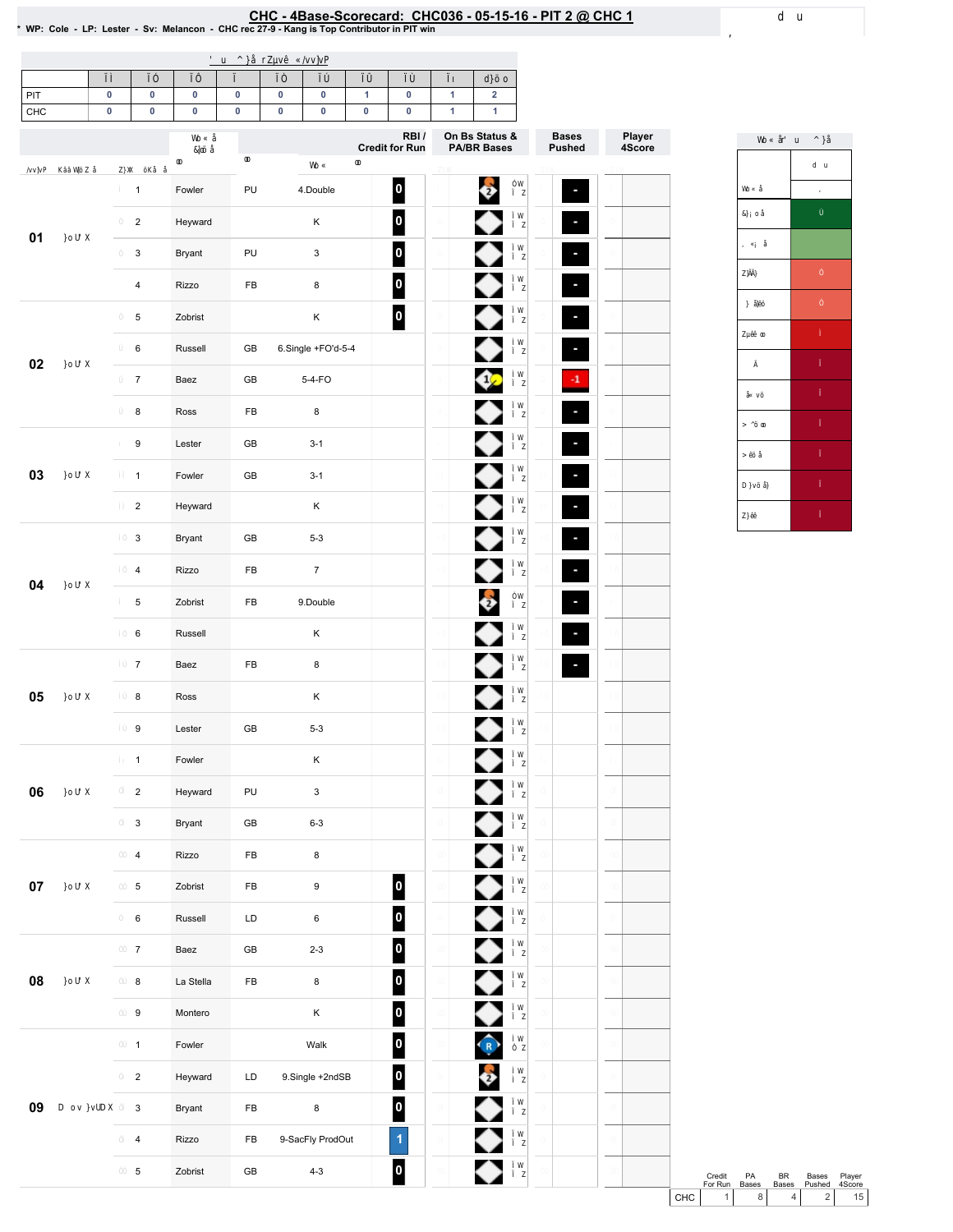## PIT - 4Base-Scorecard: CHC036 - 05-15-16 - PIT 2 @ CHC 1 بـ PWP: Cole - LP: Lester - Sv: Melancon - CHC rec 27-9 - Kang is Top Contributor in PIT win

|                  |      |          |                         |                      |                      | PIT - 4BaseScore - Player 4Score by Batting Order<br>CHC036 - 05-15-16 - PIT 2 @ CHC 1<br>WP: Cole - LP: Lester - Sv: Melancon - CHC rec 27-9 - Kang is Top Contributor in PIT win |                      |    |                |                 |                |
|------------------|------|----------|-------------------------|----------------------|----------------------|------------------------------------------------------------------------------------------------------------------------------------------------------------------------------------|----------------------|----|----------------|-----------------|----------------|
|                  |      |          |                         |                      |                      |                                                                                                                                                                                    | <b>Bat Order</b>     |    |                |                 |                |
| Player           | Team | Position | $\mathbf{1}$            | $\overline{2}$       | 3                    | 4                                                                                                                                                                                  | 5                    | 6  | $\overline{7}$ | 8               | 9              |
| Kang             | PIT  | 3B       |                         |                      |                      |                                                                                                                                                                                    |                      | 15 |                |                 |                |
| <b>Harrison</b>  | PIT  | 2B       |                         |                      |                      |                                                                                                                                                                                    |                      |    | $\sqrt{5}$     |                 |                |
| Polanco          | PIT  | PH-RF    |                         |                      |                      |                                                                                                                                                                                    |                      |    |                | $5\phantom{.0}$ |                |
| <b>Marte</b>     | PIT  | LF       |                         |                      |                      | 4                                                                                                                                                                                  |                      |    |                |                 |                |
| Mercer           | PIT  | SS       | $\overline{\mathbf{3}}$ |                      |                      |                                                                                                                                                                                    |                      |    |                |                 |                |
| Joyce            | PIT  | PH       |                         |                      |                      |                                                                                                                                                                                    |                      |    |                |                 | $\overline{2}$ |
| Cervelli         | PIT  | С        |                         |                      |                      |                                                                                                                                                                                    | $\blacktriangleleft$ |    |                |                 |                |
| Freese           | PIT  | 1B       |                         |                      | $\blacktriangleleft$ |                                                                                                                                                                                    |                      |    |                |                 |                |
| <b>McCutchen</b> | PIT  | CF       |                         | $\blacktriangleleft$ |                      |                                                                                                                                                                                    |                      |    |                |                 |                |
| Cole             | PIT  | P        |                         |                      |                      |                                                                                                                                                                                    |                      |    |                |                 | $\bullet$      |
| Rodriguez        | PIT  | RF       |                         |                      |                      |                                                                                                                                                                                    |                      |    |                | $\bullet$       |                |

|               |            |               |                         | WP: Cole - LP: Lester - Sv: Melancon - CHC rec 27-9 - Kang is Top Contributor in PIT win |                | PIT - 4Score Box - Player Totals<br>None |                     |                |                |                          |
|---------------|------------|---------------|-------------------------|------------------------------------------------------------------------------------------|----------------|------------------------------------------|---------------------|----------------|----------------|--------------------------|
| Player        |            | Team Position | Batting<br>Order<br>Nbr | Credit For Run                                                                           | PA Bases       | <b>BR</b> Bases                          | <b>Bases Pushed</b> | Player 4Score  | Appearances    | <b>Productivity Rate</b> |
| Kang          | PIT        | 3B            | 6                       | $\overline{2}$                                                                           | 6              | $\mathbf{1}$                             | 6                   | 15             | 4              | 3.750                    |
| Harrison      | PIT        | 2B            | $\overline{7}$          | $\mathbf 0$                                                                              | $\overline{2}$ | 3                                        | $\mathsf 0$         | 5              | $\overline{4}$ | 1.250                    |
| Polanco       | <b>PIT</b> | PH-RF         | 8                       | $\mathbf 0$                                                                              | 2              | $\mathbf{1}$                             | $\overline{2}$      | 5              | $\overline{2}$ | 2.500                    |
| Marte         | PIT        | LF            | $\overline{4}$          | $\mathbf{0}$                                                                             | 1              | 3                                        | $\mathsf 0$         | $\overline{4}$ | 4              | 1.000                    |
| Mercer        | <b>PIT</b> | SS            | $\mathbf{1}$            | $\mathbf 0$                                                                              | $\overline{2}$ | $\mathbf{1}$                             | $\mathsf 0$         | 3              | 5              | 0.600                    |
| Joyce         | PIT        | PH            | 9                       | $\mathbf 0$                                                                              | $\mathbf 0$    | 0                                        | $\overline{2}$      | $\overline{2}$ | $\mathbf{1}$   | 2.000                    |
| Cervelli      | <b>PIT</b> | $\mathsf{C}$  | 5                       | $\mathbf 0$                                                                              | $\mathbf{1}$   | $\mathbf 0$                              | $\mathsf 0$         | $\overline{1}$ | 4              | 0.250                    |
| Freese        | PIT        | 1B            | 3                       | $\mathbf{0}$                                                                             | $\mathbf{1}$   | $\mathsf 0$                              | $\mathsf 0$         | $\overline{1}$ | $\overline{4}$ | 0.250                    |
| McCutchen     | PIT CF     |               | $\overline{c}$          | $\mathbf 0$                                                                              | $\mathbf 0$    | $\mathsf{O}\xspace$                      | $\overline{1}$      | $\overline{1}$ | 5              | 0.200                    |
| Cole          | PIT        | P             | 9                       | $\mathbf{0}$                                                                             | $\mathbf{0}$   | $\mathsf 0$                              | $\mathbf{0}$        | $\mathbf 0$    | 3              | 0.000                    |
| Rodriguez     | PIT        | <b>RF</b>     | 8                       | $\mathbf 0$                                                                              | 0              | $\mathsf 0$                              | $\mathsf 0$         | $\mathsf 0$    | $\overline{2}$ | 0.000                    |
| <b>Totals</b> |            |               |                         | 2                                                                                        | 15             | $9\,$                                    | 11                  | 37             | 38             | 0.974                    |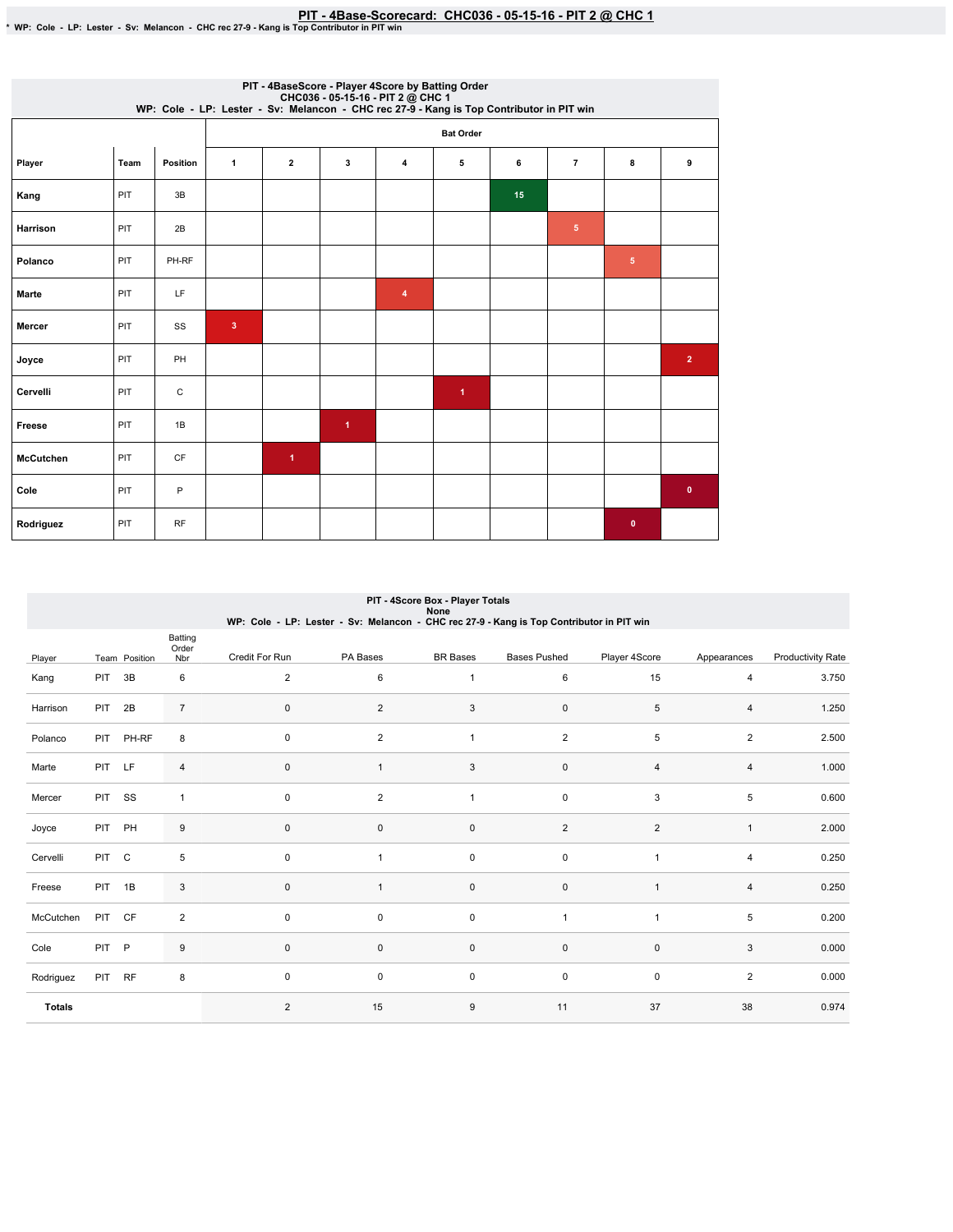## CHC-4Base-Scorecard:CHC036-05-15-16-PIT2@ CHC1 \*WP:Cole-LP:Lester-Sv:Melancon-CHCrec27-9-KangisTopContributorinPITwin

|                |            |                 |                |                         |           |                | CHC - 4BaseScore - Player 4Score by Batting Order<br>CHC036 - 05-15-16 - PIT 2 @ CHC 1<br>WP: Cole - LP: Lester - Sv: Melancon - CHC rec 27-9 - Kang is Top Contributor in PIT win |                      |                |             |              |
|----------------|------------|-----------------|----------------|-------------------------|-----------|----------------|------------------------------------------------------------------------------------------------------------------------------------------------------------------------------------|----------------------|----------------|-------------|--------------|
|                |            |                 |                |                         |           |                | <b>Bat Order</b>                                                                                                                                                                   |                      |                |             |              |
| Player         | Team       | <b>Position</b> | $\mathbf{1}$   | $\overline{2}$          | 3         | 4              | 5                                                                                                                                                                                  | 6                    | $\overline{7}$ | 8           | 9            |
| Fowler         | CHC        | CF              | $6\phantom{a}$ |                         |           |                |                                                                                                                                                                                    |                      |                |             |              |
| Heyward        | CHC        | <b>RF</b>       |                | $\overline{\mathbf{4}}$ |           |                |                                                                                                                                                                                    |                      |                |             |              |
| <b>Rizzo</b>   | CHC        | 1B              |                |                         |           | $\overline{2}$ |                                                                                                                                                                                    |                      |                |             |              |
| Zobrist        | CHC        | 2B              |                |                         |           |                | $\overline{2}$                                                                                                                                                                     |                      |                |             |              |
| <b>Russell</b> | CHC        | SS              |                |                         |           |                |                                                                                                                                                                                    | $\blacktriangleleft$ |                |             |              |
| Baez           | CHC        | CB              |                |                         |           |                |                                                                                                                                                                                    |                      | $\bullet$      |             |              |
| <b>Bryant</b>  | CHC        | LF              |                |                         | $\bullet$ |                |                                                                                                                                                                                    |                      |                |             |              |
| La Stella      | CHC        | PH              |                |                         |           |                |                                                                                                                                                                                    |                      |                | $\mathbf 0$ |              |
| Lester         | CHC        | P               |                |                         |           |                |                                                                                                                                                                                    |                      |                |             | $\bullet$    |
| <b>Montero</b> | <b>CHC</b> | PH-C            |                |                         |           |                |                                                                                                                                                                                    |                      |                |             | $\mathbf{0}$ |
| <b>Ross</b>    | CHC        | C               |                |                         |           |                |                                                                                                                                                                                    |                      |                | $\bullet$   |              |

|               |               |                         | WP: Cole - LP: Lester - Sv: Melancon - CHC rec 27-9 - Kang is Top Contributor in PIT win |                | CHC - 4Score Box - Player Totals<br>None |                     |                |                |                          |
|---------------|---------------|-------------------------|------------------------------------------------------------------------------------------|----------------|------------------------------------------|---------------------|----------------|----------------|--------------------------|
| Player        | Team Position | Batting<br>Order<br>Nbr | Credit For Run                                                                           | PA Bases       | <b>BR</b> Bases                          | <b>Bases Pushed</b> | Player 4Score  | Appearances    | <b>Productivity Rate</b> |
| Fowler        | CHC CF        | $\mathbf{1}$            | $\mathbf 0$                                                                              | 3              | 3                                        | $\mathbf 0$         | 6              | 4              | 1.500                    |
| Heyward       | CHC RF        | $\overline{2}$          | $\pmb{0}$                                                                                | $\overline{1}$ | $\mathbf{1}$                             | $\overline{2}$      | $\overline{4}$ | $\overline{4}$ | 1.000                    |
| Rizzo         | CHC 1B        | $\overline{4}$          | $\mathbf{1}$                                                                             | $\mathsf 0$    | $\mathsf{O}\xspace$                      | 1                   | $\overline{2}$ | 4              | 0.500                    |
| Zobrist       | CHC 2B        | 5                       | $\pmb{0}$                                                                                | $\overline{2}$ | $\mathsf 0$                              | $\mathsf 0$         | $\overline{2}$ | 4              | 0.500                    |
| Russell       | CHC SS        | 6                       | 0                                                                                        | $\mathbf{1}$   | $\mathbf 0$                              | $\mathbf 0$         | $\overline{1}$ | 3              | 0.333                    |
| Baez          | CHC CB        | $\overline{7}$          | $\mathbf 0$                                                                              |                | $\mathsf{O}\xspace$                      | $-1$                | $\mathbf 0$    | 3              | 0.000                    |
| Bryant        | CHC LF        | 3                       | $\mathbf 0$                                                                              | $\mathbf 0$    | $\mathbf 0$                              | $\mathbf 0$         | $\pmb{0}$      | 4              | 0.000                    |
| La Stella     | CHC PH        | 8                       | $\pmb{0}$                                                                                | $\mathbf 0$    | $\pmb{0}$                                | $\mathsf{O}\xspace$ | $\mathbf 0$    | $\mathbf{1}$   | 0.000                    |
| Lester        | CHC P         | 9                       | $\pmb{0}$                                                                                | $\mathsf 0$    | $\mathbf 0$                              | $\mathbf 0$         | $\mathbf 0$    | $\overline{2}$ | 0.000                    |
| Montero       | CHC PH-C      | 9                       | $\pmb{0}$                                                                                | $\mathbf 0$    | $\mathbf 0$                              | $\mathsf{O}\xspace$ | $\pmb{0}$      | $\mathbf{1}$   | 0.000                    |
| Ross          | CHC C         | 8                       | 0                                                                                        | $\mathbf 0$    | $\mathbf 0$                              | $\mathbf 0$         | $\mathbf 0$    | $\overline{2}$ | 0.000                    |
| <b>Totals</b> |               |                         | $\mathbf{1}$                                                                             | 8              | $\overline{4}$                           | 2                   | 15             | 32             | 0.469                    |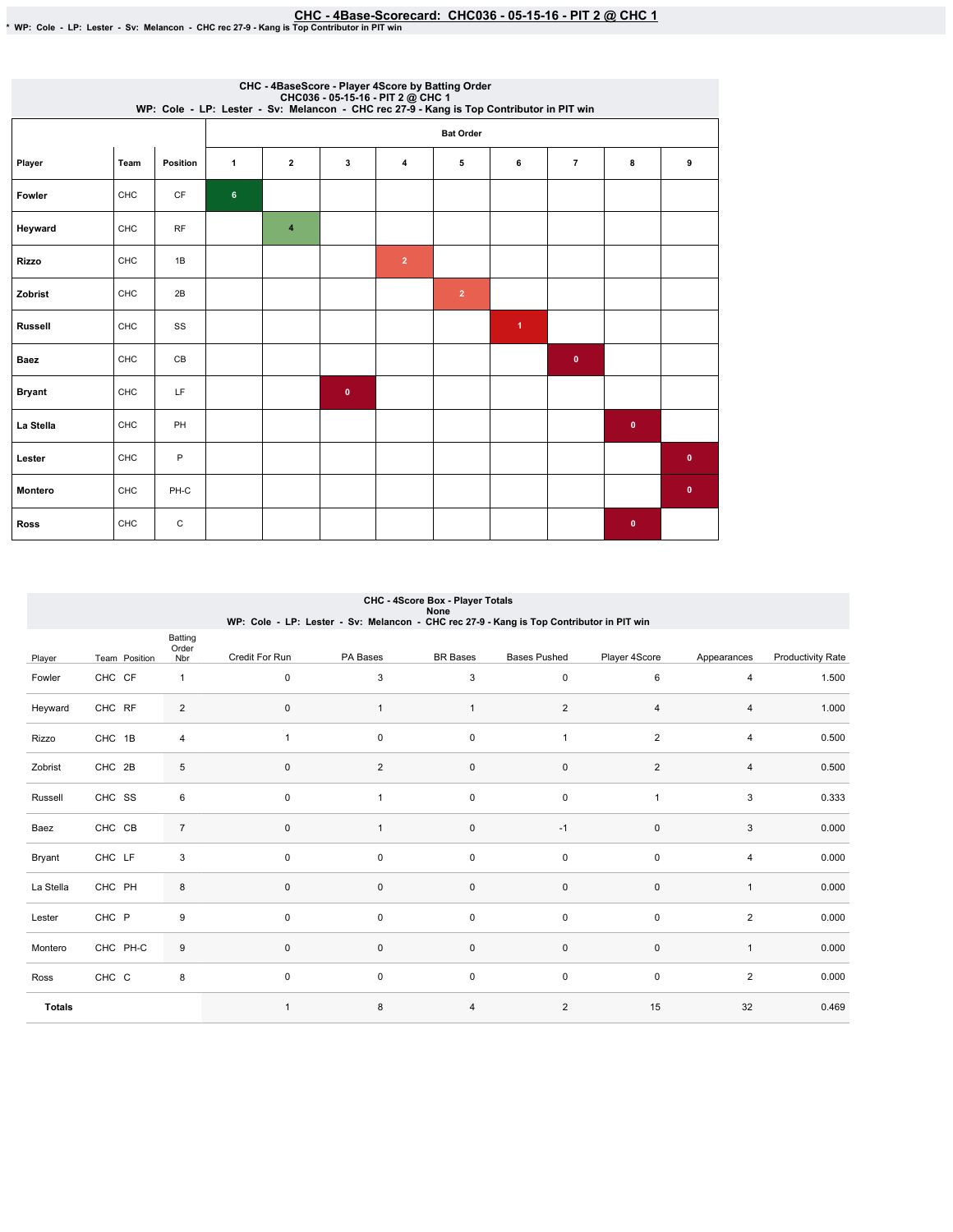| <b>Bat Order</b> | Player    | Inning             | Play Text       | Detail by Bat Order/Player<br>LOBStatus | Credit For Run                 | PA Bases                              | <b>BR</b> Bases               | <b>Bases Pushed</b>                    | Player 4Score |
|------------------|-----------|--------------------|-----------------|-----------------------------------------|--------------------------------|---------------------------------------|-------------------------------|----------------------------------------|---------------|
|                  |           | 01                 | $6 - 3$         |                                         | $\mathbf 0$                    | $\mathsf{O}\xspace$                   | $\mathsf 0$                   | $\mathsf{O}\xspace$                    |               |
|                  |           | 03                 | $6 - 3$         |                                         | $\mathbf 0$                    | $\mathsf{O}\xspace$                   | $\mathbf 0$                   | $\mathsf{O}\xspace$                    |               |
|                  |           | 06                 | $\overline{7}$  |                                         | $\mathbf 0$                    | $\boldsymbol{0}$                      | $\mathsf 0$                   | $\mathsf{O}\xspace$                    |               |
| $\mathbf{1}$     | Mercer    |                    |                 |                                         |                                |                                       |                               |                                        |               |
|                  |           | 08                 | 9.Single        | Left on 2nd                             | $\mathbf 0$                    | $\mathbf{1}$<br>$\overline{1}$        | $\mathbf{1}$<br>$\mathbf 0$   | $\mathsf{O}\xspace$                    |               |
|                  |           | 09                 | Walk            | Left on 1st                             | $\mathbf 0$                    |                                       |                               | $\mathsf{O}\xspace$                    |               |
|                  |           |                    |                 | <b>Player Totals</b>                    | $\underline{0}$<br>$\mathsf 0$ | $\overline{2}$<br>$\mathsf{O}\xspace$ | $\overline{1}$<br>$\mathbf 0$ | $\underline{0}$<br>$\mathsf{O}\xspace$ |               |
|                  |           | 01                 | 3               |                                         |                                |                                       |                               |                                        |               |
|                  |           | 03                 | $6 - 3$         |                                         | $\mathbf 0$                    | $\mathsf{O}\xspace$                   | $\mathbf 0$                   | $\mathsf 0$                            |               |
| $\overline{2}$   | McCutchen | 06                 | Κ               |                                         | $\mathbf 0$                    | $\mathsf{O}\xspace$                   | $\mathsf 0$                   | $\mathsf 0$                            |               |
|                  |           | 08                 | 5-3 ProdOut     |                                         | $\mathbf 0$                    | $\mathsf{O}\xspace$                   | $\mathsf 0$                   | $\mathbf{1}$                           |               |
|                  |           | 09                 | Κ               |                                         | $\mathbf 0$                    | $\mathsf{O}\xspace$                   | $\boldsymbol{0}$              | $\mathsf{O}\xspace$                    |               |
|                  |           |                    |                 | <b>Player Totals</b>                    | $\underline{0}$                | $\underline{0}$                       | $\overline{0}$                | $\underline{\mathbf{1}}$               |               |
|                  |           | 01                 | Walk            | Left on 1st                             | $\mathbf 0$                    | $\mathbf{1}$                          | $\mathbf 0$                   | $\mathsf{O}\xspace$                    |               |
|                  |           | 04                 | Κ               |                                         | $\mathsf{O}\xspace$            | $\mathsf{O}\xspace$                   | $\mathsf 0$                   | $\mathsf 0$                            |               |
| 3                | Freese    | 07                 | $1 - 3$         |                                         | $\mathbf 0$                    | $\mathsf{O}\xspace$                   | $\mathsf 0$                   | $\mathsf{O}\xspace$                    |               |
|                  |           | 08                 | Κ               |                                         | $\mathbf 0$                    | $\mathsf{O}\xspace$                   | $\mathsf 0$                   | $\mathsf{0}$                           |               |
|                  |           |                    |                 | <b>Player Totals</b>                    | $\underline{0}$                | $\overline{1}$                        | $\overline{0}$                | $\underline{0}$                        |               |
|                  |           | 01                 | Κ               |                                         | $\mathbf 0$                    | $\mathsf{O}\xspace$                   | $\mathbf 0$                   | $\mathsf{O}\xspace$                    |               |
|                  |           | 04                 | 9               |                                         | $\mathsf{O}\xspace$            | $\mathsf{O}\xspace$                   | $\mathbf 0$                   | $\mathbf 0$                            |               |
| 4                | Marte     | 07                 | 9.Single +2ndSB |                                         | $\mathsf{O}\xspace$            | $\mathbf{1}$                          | $\ensuremath{\mathsf{3}}$     | $\mathbf 0$                            |               |
|                  |           | 08                 | $4 - 3$         |                                         | $\mathbf 0$                    | $\mathsf{O}\xspace$                   | $\mathbf 0$                   | $\mathsf{O}\xspace$                    |               |
|                  |           |                    |                 | <b>Player Totals</b>                    | $\underline{0}$                | $\overline{1}$                        | $\overline{3}$                | $\underline{0}$                        |               |
|                  |           | 02                 | Walk            | Left on 1st                             | $\mathsf{O}\xspace$            | $\mathbf{1}$                          | $\pmb{0}$                     | $\mathsf 0$                            |               |
|                  |           | 04                 | $5-3$           |                                         | $\mathbf 0$                    | $\mathsf{O}\xspace$                   | $\mathbf 0$                   | $\mathsf{O}\xspace$                    |               |
| 5                | Cervelli  | 07                 | Κ               |                                         | $\mathsf{O}\xspace$            | $\boldsymbol{0}$                      | $\mathsf 0$                   | $\mathsf{O}\xspace$                    |               |
|                  |           | 09                 | Κ               |                                         | $\mathsf{O}\xspace$            | $\mathsf{O}\xspace$                   | $\mathsf 0$                   | $\mathsf{O}\xspace$                    |               |
|                  |           |                    |                 | <b>Player Totals</b>                    | $\underline{0}$                | $\overline{1}$                        | $\overline{0}$                | $\underline{0}$                        |               |
|                  |           | 02                 | Κ               |                                         | $\mathbf 0$                    | $\mathsf{O}\xspace$                   | $\mathsf 0$                   | $\mathsf{O}\xspace$                    |               |
|                  |           | 05                 | 6               |                                         | $\mathsf{O}\xspace$            | $\mathsf{O}\xspace$                   | $\mathsf{O}\xspace$           | 0                                      |               |
| 6                | Kang      | 07                 | 9.Double        | Left on 3rd                             | 1                              | $\overline{c}$                        | $\mathbf{1}$                  | $\overline{2}$                         |               |
|                  |           | 09                 | .HomeRun L-CF   |                                         | $\mathbf{1}$                   | $\overline{4}$                        | $\mathsf 0$                   | $\overline{4}$                         |               |
|                  |           |                    |                 | <b>Player Totals</b>                    | $\underline{2}$                | $\underline{6}$                       | $\overline{1}$                | $\underline{6}$                        |               |
|                  |           | 02                 | 4               |                                         | $\mathsf{O}\xspace$            | $\mathsf{O}\xspace$                   | $\mathsf{O}\xspace$           | $\mathsf{O}\xspace$                    |               |
|                  |           | 05                 | $5 - 3$         |                                         | $\overline{0}$                 | $\mathsf{O}\xspace$                   | $\mathsf 0$                   | $\mathsf{O}\xspace$                    |               |
| $\overline{7}$   | Harrison  | 07                 | Walk            | Left on 2nd                             | $\overline{0}$                 | $\mathbf{1}$                          | $\mathbf{1}$                  | $\mathsf{O}\xspace$                    |               |
|                  |           | 09                 | 9.Single        | Left on 3rd                             | $\mathsf{O}\xspace$            | $\mathbf{1}$                          | $\sqrt{2}$                    | $\mathsf{O}\xspace$                    |               |
|                  |           |                    |                 | <b>Player Totals</b>                    | $\underline{0}$                | $\overline{2}$                        | $\overline{3}$                | $\underline{0}$                        |               |
|                  |           | 02                 | Κ               |                                         | $\mathbf 0$                    | $\mathsf{O}\xspace$                   | $\mathbf 0$                   | $\mathsf{O}\xspace$                    |               |
|                  | Rodriguez | 05                 | Κ               |                                         | $\mathsf{O}\xspace$            | $\mathsf{O}\xspace$                   | $\mathsf{O}\xspace$           | $\mathsf{O}\xspace$                    |               |
|                  |           |                    |                 | <b>Player Totals</b>                    | $\underline{0}$                | $\underline{0}$                       | $\overline{0}$                | $\underline{0}$                        |               |
| 8                |           | 07                 | Walk            | Left on 1st                             | $\mathsf{O}\xspace$            | $\mathbf{1}$                          | $\mathsf{O}\xspace$           | $\mathbf{1}$                           |               |
|                  | Polanco   | 09                 | Walk            | Left on 2nd                             | $\mathsf{O}\xspace$            | $\mathbf{1}$                          | $\mathbf{1}$                  | $\mathbf{1}$                           |               |
|                  |           |                    |                 | <b>Player Totals</b>                    | $\underline{0}$                | $\overline{2}$                        | $\overline{1}$                | $\overline{2}$                         |               |
|                  |           | 03                 | Κ               |                                         | $\overline{0}$                 | $\mathsf{O}\xspace$                   | $\mathsf{O}\xspace$           | $\mathsf{O}\xspace$                    |               |
|                  |           | 06                 | Κ               |                                         | $\mathbf 0$                    | $\mathsf{O}\xspace$                   | $\mathbf 0$                   | $\mathsf{O}\xspace$                    |               |
|                  | Cole      | 07                 | $6-4$           |                                         | $\mathsf{O}\xspace$            | $\mathsf{O}\xspace$                   |                               |                                        |               |
| 9                |           |                    |                 |                                         |                                |                                       | $\mathsf 0$                   | $\mathsf{O}\xspace$                    |               |
|                  |           |                    |                 | <b>Player Totals</b>                    | $\underline{0}$                | $\underline{0}$                       | $\overline{0}$                | $\underline{0}$                        |               |
|                  | Joyce     | 09                 | 3U ProdOut      |                                         | $\mathsf{O}\xspace$            | $\mathsf{O}\xspace$                   | $\mathbf 0$                   | $\overline{c}$                         |               |
|                  |           |                    |                 | <b>Player Totals</b>                    | $\underline{0}$                | $\underline{0}$                       | $\underline{0}$               | $\underline{2}$                        |               |
|                  |           | <b>Grand Total</b> |                 |                                         | $\overline{2}$                 | 15                                    | 9                             | 11                                     |               |

#### <u>PIT - 4Base-Scorecard: CHC036 - 05-15-16 - PIT 2 @ CHC 1</u>

\* WP: Cole -LP: Lester - Sv: Melancon - CHC rec 27-9 - Kang is Top Contributor in PIT win